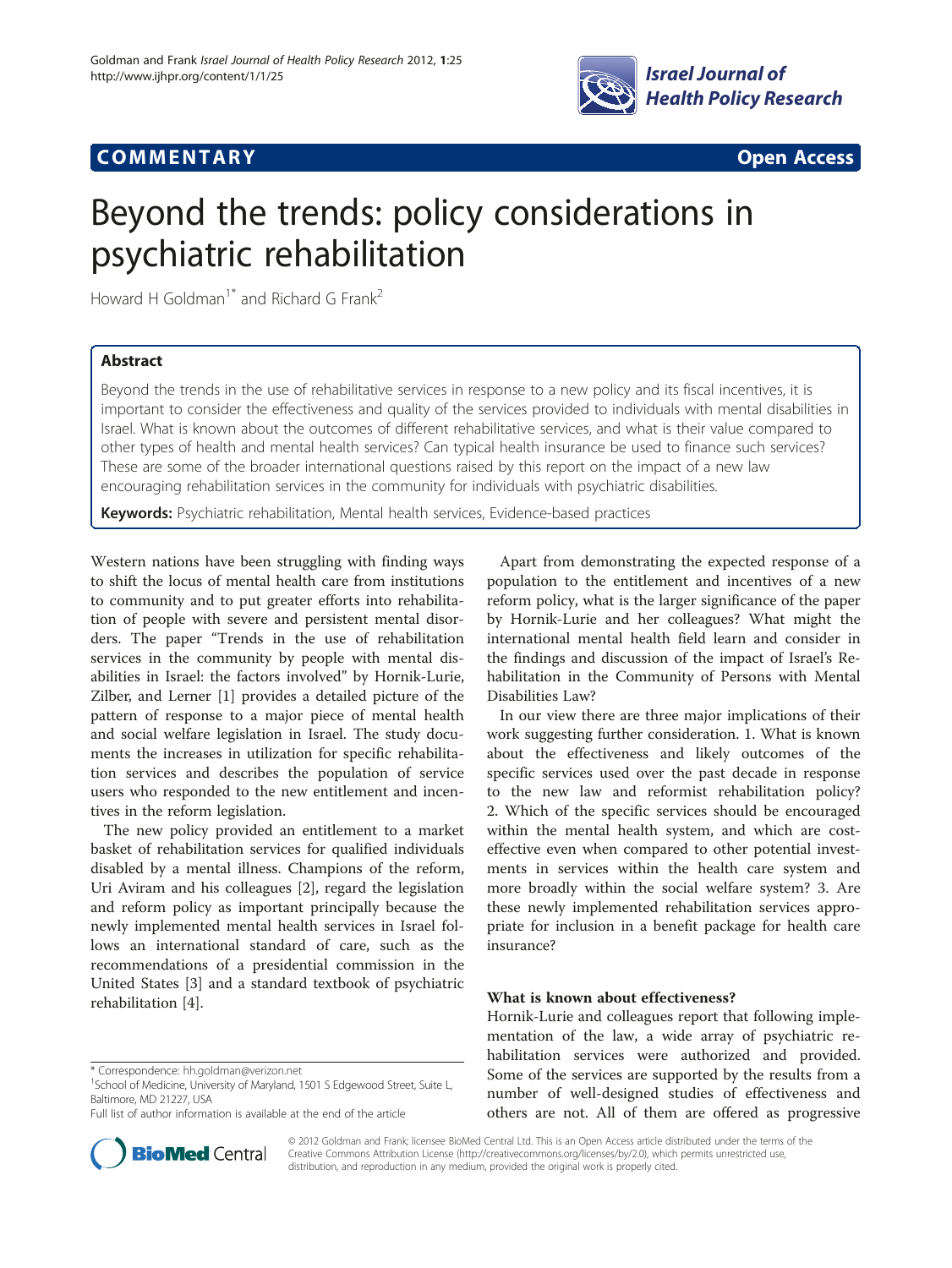<span id="page-1-0"></span>alternatives to inpatient care, and while in general this is to be favored in a modern mental health service system, some of the services provided are more likely than others to achieve good health and social welfare outcomes. Their clinical and quality of life objectives vary considerably as well, ranging from recovery of function to participation and inclusion in the wider society. For example, while there is little evidence to support one form of residential alternative to long-term hospitalization over another, there is considerable evidence to favor supported employment over various other approaches to occupational rehabilitation in terms of return to some level of workforce participation [\[5](#page-2-0)].

## How do the rehabilitation services compare to other health and human services?

Although there is evidence to support implementing some of the psychiatric rehabilitation approaches over other approaches to rehabilitation, there is less evidence to support psychiatric rehabilitation over other types of behavioral health services. While directors of mental health services may have ample empirical evidence that they should implement supported employment rather than sheltered workshops or other vocational services, they have less evidence to guide them toward decisions about allocating resources to rehabilitation rather than preventive services or early case identification and assertive treatment engagement. Supported employment promotes participation in competitive employment for individuals with severe mental impairments, but it rarely returns individuals to fulltime worker status. This is a remarkable accomplishment towards objectives of social inclusion and participation by recovering individuals with a history of mental illness, but it is not a solution to longstanding problems of poverty among disabled individuals. Other interventions may prove even more remarkable in achieving recovery objectives and reversing the untoward effects of mental illness. The implementation of an array of rehabilitative services encourages us to believe that we can alter the course of mental health services delivery, and it also raises questions about the desired outcomes and the effectiveness of various interventions.

## Is traditional health insurance likely to cover longterm psychiatric rehabilitation services?

The success of policy implementation in psychiatric rehabilitation leads us to think about the appropriate approach to financing such services. In Israel the reform law created an entitlement to health and social insurance benefits. In the United States, the health reforms ushered in by the Affordable Care Act (ACA) similarly mandated coverage for rehabilitation services. In contrast to the array of services funded in Israel, rehabilitation services covered by health insurance in the U.S. typically are restricted to short-term interventions following acute illnesses or accidents. For example, insurance covers a short course of cardiac rehabilitation following a myocardial infarction or physical rehabilitation following a fracture or back injury. It might fund some psychiatric rehabilitation following an acute admission to hospital for a psychotic illness, but it would not cover services of indefinite duration for chronic conditions. The meanstested Medicaid program that serves the poor, the disabled, and frail elders does cover some supportive services related to psychiatric rehabilitation, such as those associated with supported employment, but the core elements of such vocational interventions such as job finding and job coaching are rarely covered by any health insurance schemes and are not likely to be covered under the ACA.

## Conclusion

The paper by Hornik-Lurie and her colleagues reveals much about the implementation of an important progressive law in Israel. It provides encouragement for similar reforms around the world. It also raises many more questions about how one practically crafts entitlement programs through the application of studies of effectiveness and cost-benefit analysis. We recognize that in many cases research can provide a useful guide, but in others we must make a bet and follow that up with careful evaluation. Beyond setting out the contents of the service bundle in a health insurance scheme, it will be essential to develop a policy for paying for services in a fashion that encourages both sound clinical judgments and efficient use of public resources.

#### Authors' information

Howard H Goldman is a mental health services and policy researcher. He specializes in studies of financing policy and evaluations of demonstration programs implementing evidence-based services. Dr. Goldman served as the Senior Scientific Editor of Mental health: a report of the Surgeon General and as a consultant to the President's New Freedom Commission on Mental Health. He is the editor of Psychiatric Services, a research journal published monthly by the American Psychiatric Association.

Richard G Frank is the Margaret T Morris Professor of Health Economics at Harvard University Medical School. He is also affiliated with the National Bureau of Economic Research. Dr. Frank conducts research on the economics of mental health, disability, and aging. Between 2009 and 2011 Professor Frank served as Deputy Assistant Secretary in the U.S. Department of Health and Human Services.

Dr. Goldman has no commercial conflicts of interest.

Dr. Frank has no commercial conflicts of interest

#### Author details

<sup>1</sup>School of Medicine, University of Maryland, 1501 S Edgewood Street, Suite L Baltimore, MD 21227, USA. <sup>2</sup>Department of Health Care Policy, Harvard University, 180 Longwood Avenue, Boston, MA 02420, USA.

#### Received: 22 March 2012 Accepted: 24 March 2012 Published: 20 June 2012

#### References

1. Hornik-Lurie T, Zilber N, Lerner Y: Trends in the use of rehabilitation services in the community by people with mental disabilities in Israel; the factors involved. Isr J of Health Policy Res 2012. 1:1.